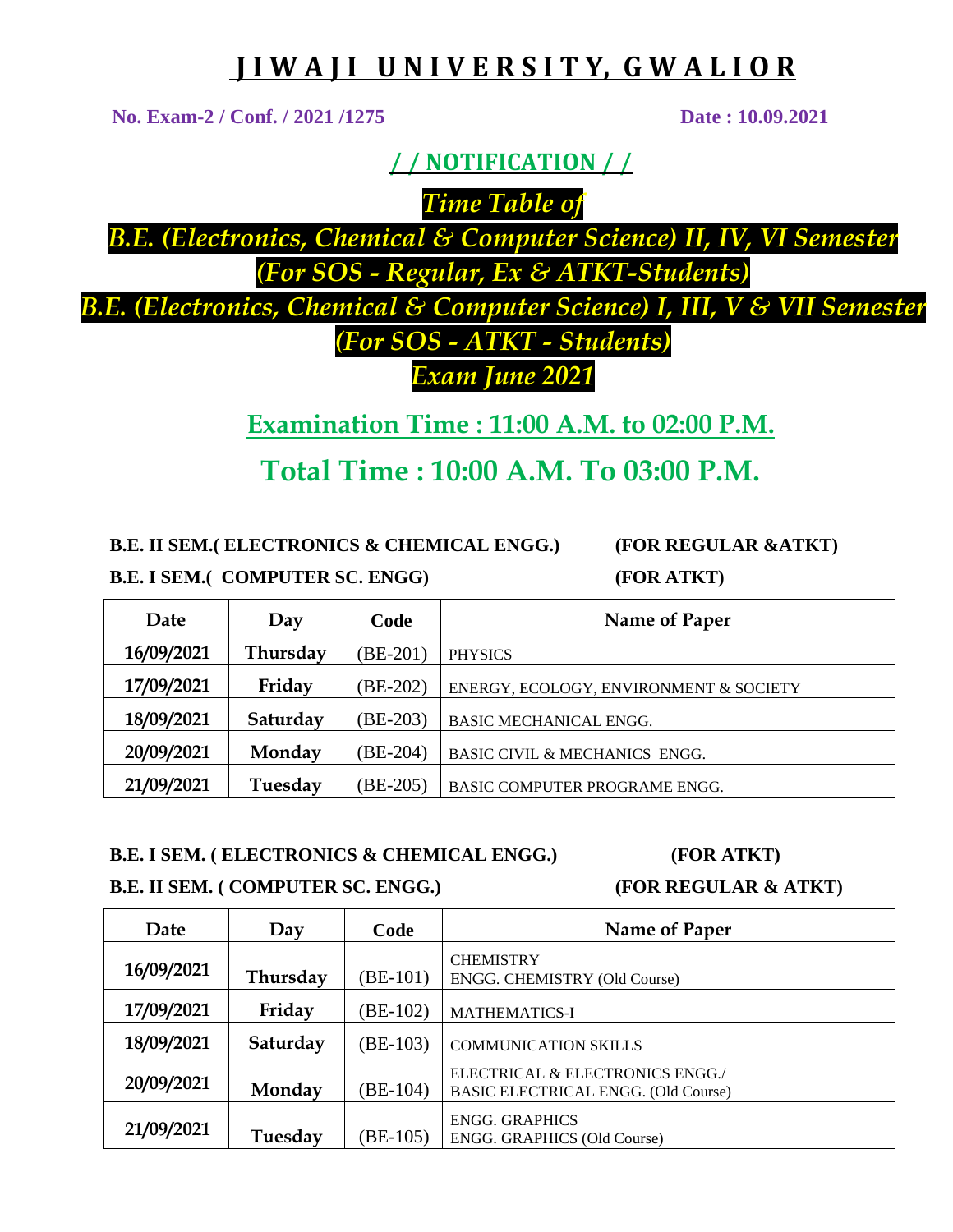| B.E. IV SEM. (ELECTRONICS, CHEMICAL & COMPUTER SC. ENGG.) (Reg. & ATKT) |
|-------------------------------------------------------------------------|
|-------------------------------------------------------------------------|

| Date                 | Day      | Code       | Name of Paper                                  |
|----------------------|----------|------------|------------------------------------------------|
|                      |          | $(BE-401)$ | <b>MATHEMATICS-III</b>                         |
| 16/09/2021           | Thursday | $(BE-401)$ | <b>MATHEMATICS-III</b>                         |
|                      |          | $(BE-401)$ | <b>MATHEMATICS-III</b>                         |
| Friday<br>17/09/2021 |          | $(CM-402)$ | MATERIAL SCIENCE AND TECHNOLOGY                |
|                      |          | $(CS-402)$ | <b>COMPUTER SYSTEM ORGANIZATION</b>            |
|                      |          | $(EL-402)$ | ELECTROMAGNETIC THEORY                         |
|                      |          | $(CM-403)$ | <b>FUEL TECHNOLOGY</b>                         |
| 18/09/2021           | Saturday | $(CS-403)$ | OBJECT ORIENTED TECHNOLOGY                     |
|                      |          | $(EL-403)$ | <b>DIGITAL ELECTRONICS</b>                     |
|                      |          | $(CM-404)$ | <b>FLUID PARTICLE MECHANICS</b>                |
| 20/09/2021           | Monday   | $(CS-404)$ | ANALYSIS & DESIGN OF ALGORITHM                 |
|                      |          | $(EL-404)$ | LINEAR INTEGRATED CIRCUITS AND ITS APPLICATION |
| 21/09/2021           | Tuesday  | $(CM-405)$ | <b>FLUID MECHANICS</b>                         |
|                      |          | $(CS-405)$ | ANALOG & DIGITAL COMMUNICATION                 |
|                      |          | $(EL-405)$ | ANALOG COMMUNICATION                           |

## **B.E. VI SEM. ( ELECTRONICS, CHEMICAL & COMPUTER SC. ENGG.) (Reg. & ATKT)**

| Date                 | Day      | Code       | Name of Paper                        |  |
|----------------------|----------|------------|--------------------------------------|--|
|                      |          | $(CM-601)$ | PROCESS EQUIPMENT DESIGN-I           |  |
| 16/09/2021           | Thursday | $(CS-601)$ | MICRO PROCESSOR AND INTERFACING      |  |
|                      |          | $(EL-601)$ | INDUSTRIAL ELECTRONICS               |  |
| Friday<br>17/09/2021 |          | $(CM-602)$ | ORGANIC PROCESS TECHNOLOGY           |  |
|                      |          | $(CS-602)$ | PRINCIPAL OF PROGRAMMING LANGUAGE    |  |
|                      |          | $(EL-602)$ | <b>CELLULAR MOBILE COMMUNICATION</b> |  |
|                      |          | $(CM-603)$ | <b>MASS TRANSFER-II</b>              |  |
| 18/09/2021           | Saturday | $(CS-603)$ | SOFTWARE ENGG. & PROJECT MANAGEMENT  |  |
|                      |          | $(EL-603)$ | DIGITAL SIGNAL PROCESSING            |  |
|                      |          | $(CM-604)$ | CHEMICAL PROCESS CONTROL             |  |
| 20/09/2021           | Monday   | $(CS-604)$ | <b>COMPUTER NETWORKING</b>           |  |
|                      |          | $(EL-604)$ | ANTEENA & WAVE PROPAGATION           |  |
| 21/09/2021           | Tuesday  | $(CM-605)$ | <b>CHEMICAL REACTION ENGG.-I</b>     |  |
|                      |          | $(CS-605)$ | ADVANCED COMPUTER ARCHTECTURE        |  |
|                      |          | $(EL-605)$ | <b>VLSI CIRCUITS &amp; SYSTEM</b>    |  |

सर्वसंबंधित के सूचनार्थ छात्र हित में प्रसारित।